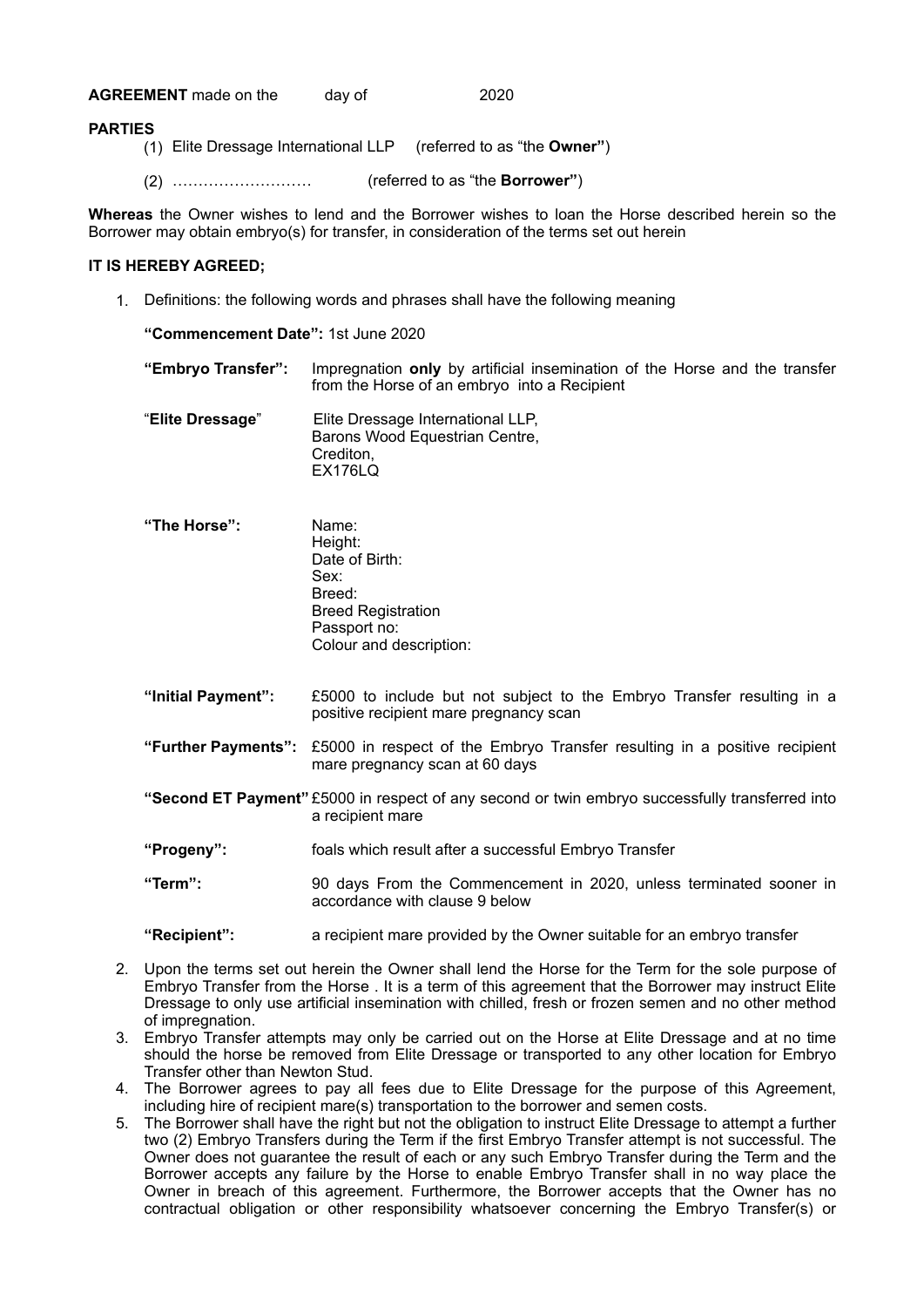Progeny and the failure of any Embryo Transfer shall not alter in any way the Borrowers obligations to pay the Initial Payment or Further Payments as set out herein.

- 6. The Borrower shall pay the Initial Payment to the Owner in cleared funds before the process begins. This payment is non-returnable irrespective of whether the Borrower obtains a successful Embryo Transfer. This payment is refundable in the event The Horse is unable or unsuitable for embryo transfer due to foaling complications, illness or any other reason as recommended by a vet.
- 7. The Borrower shall pay the Owner the Further Payment 60 days after a successful Embryo Transfer into a recipient mare resulting in a positive recipient mare pregnancy scan.
- 8. In the event that two or twin embryos from the same insemination are transferred into recipient mares resulting in 2 successful recipient mare pregnancy scans at 60 days The Borrower warrants to pay the Second ET Payment to The Owner.
- 9. The Term will run until 1st September 2020 unless terminated sooner in the following circumstances:
	- 1. In the event that the Borrower fails to pay the Initial Payment by commencement date or in the event the Borrower fails to pay any Further Payment due on its due date without prejudice to the Owners rights and remedies.
	- 2. If the Borrower fails to pay the fees as noted in clause 4.
	- 3. Either party giving 30 days' prior notice in writing to the other;
	- 4. If either party is in breach of any of the terms of this agreement. If the breach can be remedied and only in those circumstances the Owner may permit the Borrower 4 days to remedy before terminating;
	- 5. If any change of the address of keeping the Recipient horse.
	- 6. On the death of the donor Horse or the Recipient Horse
	- 7. Upon the insolvency of either the Borrower or the Owner.
- 10. The Borrower agrees to keep the Recipient Horse during the Term at The Borrower's own cost and expense in accordance in particular with the following requirements:
	- 10.1 to keep the Recipient Horse at with all due to care and consideration to the Recipient Horse and her foal at foot
	- 10.2 ensure the Recipient Horse receives a high standard of professional veterinary care throughout her reproductive cycles with every possible care taken to maintain her fertility, is kept disease free and is treated in a caring and humane manner at all times.
- 11. The Recipient Horse is to be insured for third party liability and usual risks at The Borrowers expense while travelling and kept at their property.
- 12. This Agreement shall not in any circumstances be interpreted or construed as an agreement for permanent transfer or for any purpose other than for Embryo Transfer. The Borrower shall not acquire any title to the Recipient Horse, at law or in equity, registered or otherwise. The Borrower will not infer or imply ownership of the Recipient Horse in any advertising, media or other public or private forum and will attribute ownership to the Owner where applicable. The Borrower is not permitted to loan, lease or sell or in any other way encumber the Owner's title to the Recipient Horse under any circumstances and the rights granted herein and this agreement may **not** be assigned by the Borrower.
- 13. The Owner shall not acquire any title, right or interest in the Progeny, at law or in equity, registered or otherwise. It is agreed the Owner will not infer or imply ownership of the Progeny in any advertising, media or other public or private forum and will attribute ownership in the Progeny to the Borrower where applicable. The owner shall cooperate , as necessary to register ownership of the progeny in the name of the Borrower.
- 14. This agreement shall be governed by and construed in accordance with English law and will be subject to the exclusive jurisdiction of the courts of England and Wales. If any dispute arises between the Owner and the Borrower regarding this agreement they will attempt to settle it by mediation in accordance with the CEDR Model Mediation Procedure. Unless otherwise agreed between the parties within 14 days of notice of the dispute the mediator will be nominated by CEDR. If the dispute is not settled by mediation within 28 days of commencement of mediation the dispute shall be referred to arbitration. CEDR shall be the appointing body and administer the arbitration to take place in London before one arbitrator in accordance with the UNCITRAL rules in force at the time of the dispute.